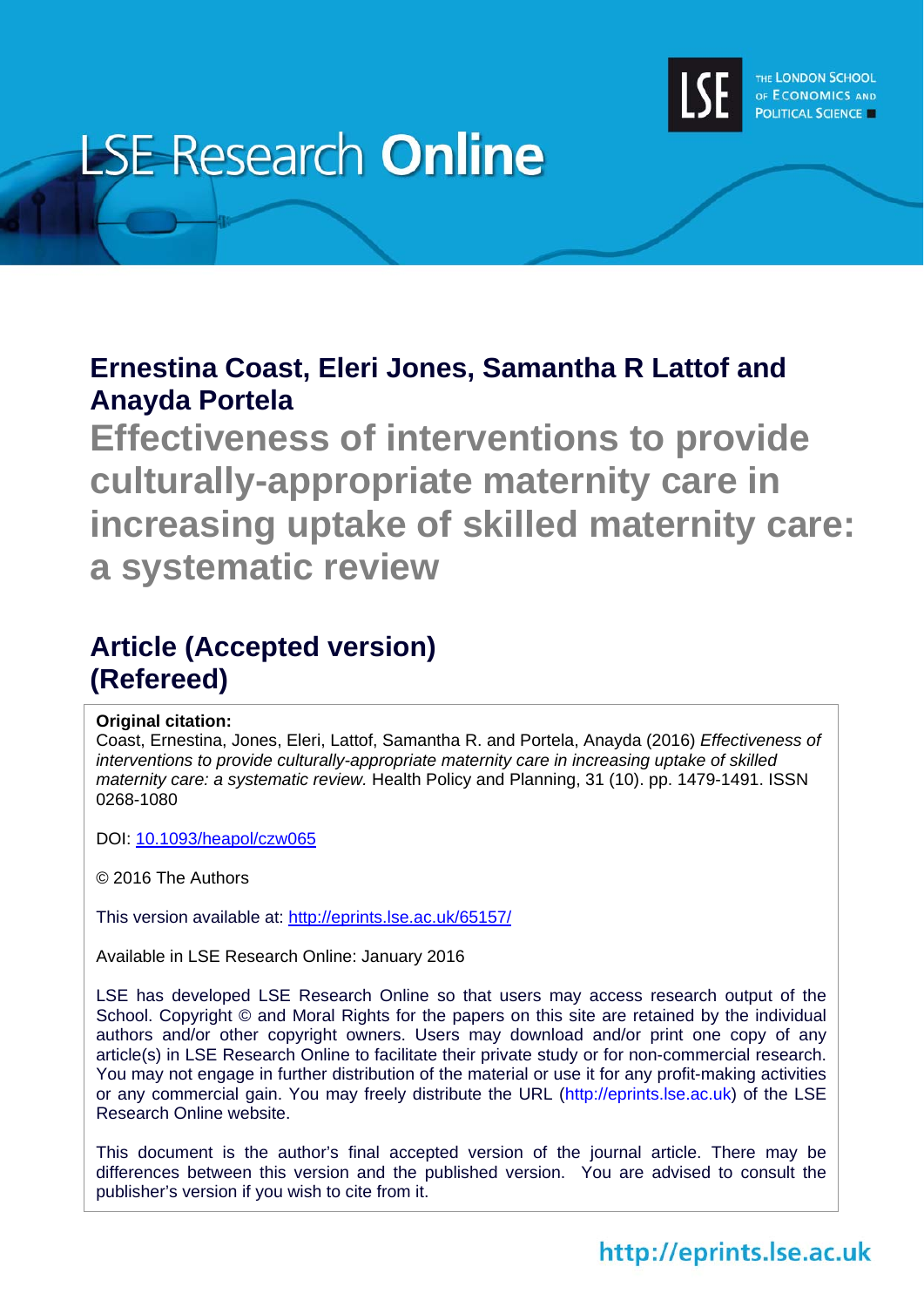#### **Abstract**

Addressing cultural factors that affect uptake of skilled maternity care is recognised as an important step in improving maternal and newborn health. This paper describes a systematic review to examine the evidence available on the effects of interventions to provide culturally-appropriate maternity care on the use of skilled maternity care during pregnancy, for birth or in the postpartum period. Items published in English, French and/or Spanish between 1 January 1990 and 31 March 2014 were considered. Fifteen studies describing a range of interventions met the inclusion criteria. Data were extracted on population and intervention characteristics; study design; definitions and data for relevant outcomes; and the contexts and conditions in which interventions occurred. Because most of the included studies focus on antenatal care outcomes, evidence of impact is particularly limited for care seeking for birth and after birth. Evidence in this review is clustered within a small number of countries, and evidence from low- and middle-income countries is notably lacking. Interventions largely had positive effects on uptake of skilled maternity care. Cultural factors are often not the sole factor affecting populations' use of maternity care services. Broader social, economic, geographical and political factors interacted with cultural factors to affect targeted populations' access to services in included studies. Programmes and policies should seek to establish an enabling environment and support respectful dialogue with communities to improve use of skilled maternity care. Whilst issues of culture are being recognised by programmes and researchers as being important, interventions that explicitly incorporate issues of culture are rarely evaluated.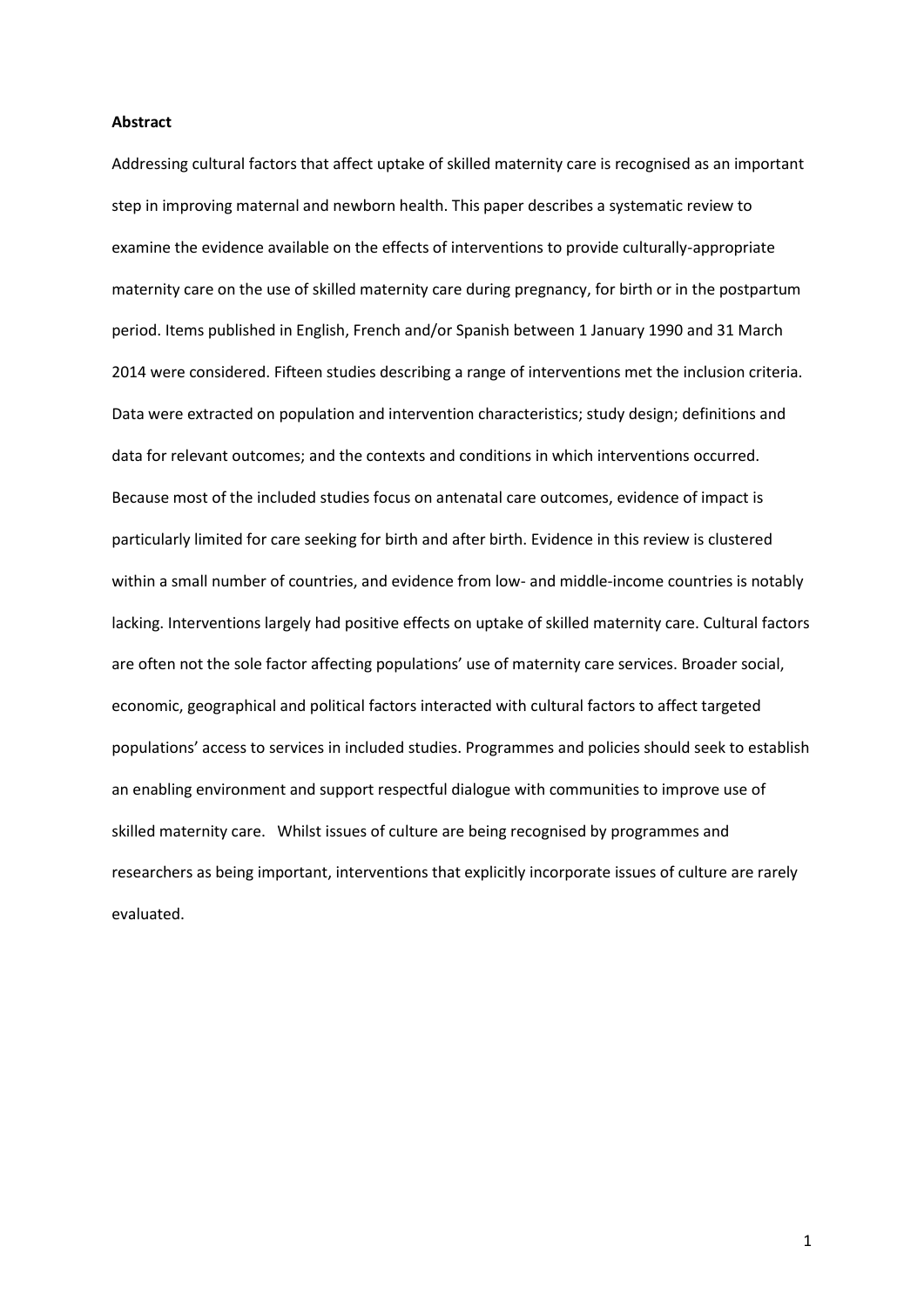#### **Introduction**

Increasing the use of skilled maternity care services was a key objective under the Millennium Development Goals and continues to be a focus of the post-2015 development agenda (Langer et al. 2013; United Nations 2008; United Nations 2014). Minority groups across world regions frequently have poorer maternal and newborn health outcomes and may be less likely than other populations to use skilled maternity care services (Harris et al. 2010; Kildea & Van Wagner 2012; Wasserman et al. 2007). Studies have shown that cultural factors can affect uptake of maternity care services, and addressing them has been recognised as an important step in increasing the use of services (Bohren et al. 2014; Camacho et al. 2006; Castro 2012; Gabrysch & Campbell 2009; Thaddeus & Maine 1994; UNFPA 2005; WHO 2003).

There may be differences between the culture of maternity care services and the cultural practices and preferences of women and communities, in regards to childbirth settings, practices, attitudes towards illness and health, materials and/or language, for example. Perceived cultural insensitivity or poor intercultural competencies of professionals can also lead to discrimination of certain users by providers, resulting in a lack of trust in services and service providers (Gabrysch et al. 2009). Cultural beliefs and practices are often framed as a "barrier" to the uptake of maternity care services, rather than a population characteristic which health systems need to consider in order to be responsive to communities' needs. Providing care that takes people's cultural preferences into account is an important component of quality of care (Tuncalp et al. 2015). The need for "culturallyappropriate" maternity care services is core to the World Health Organization's (WHO) strategy for improving maternal and newborn health (WHO 2003) and ending preventable maternal mortality (WHO 2015a).

To provide programmes and materials that are culturally appropriate, health service managers must be able to identify and describe cultures and/or subcultures, understand their health behaviours,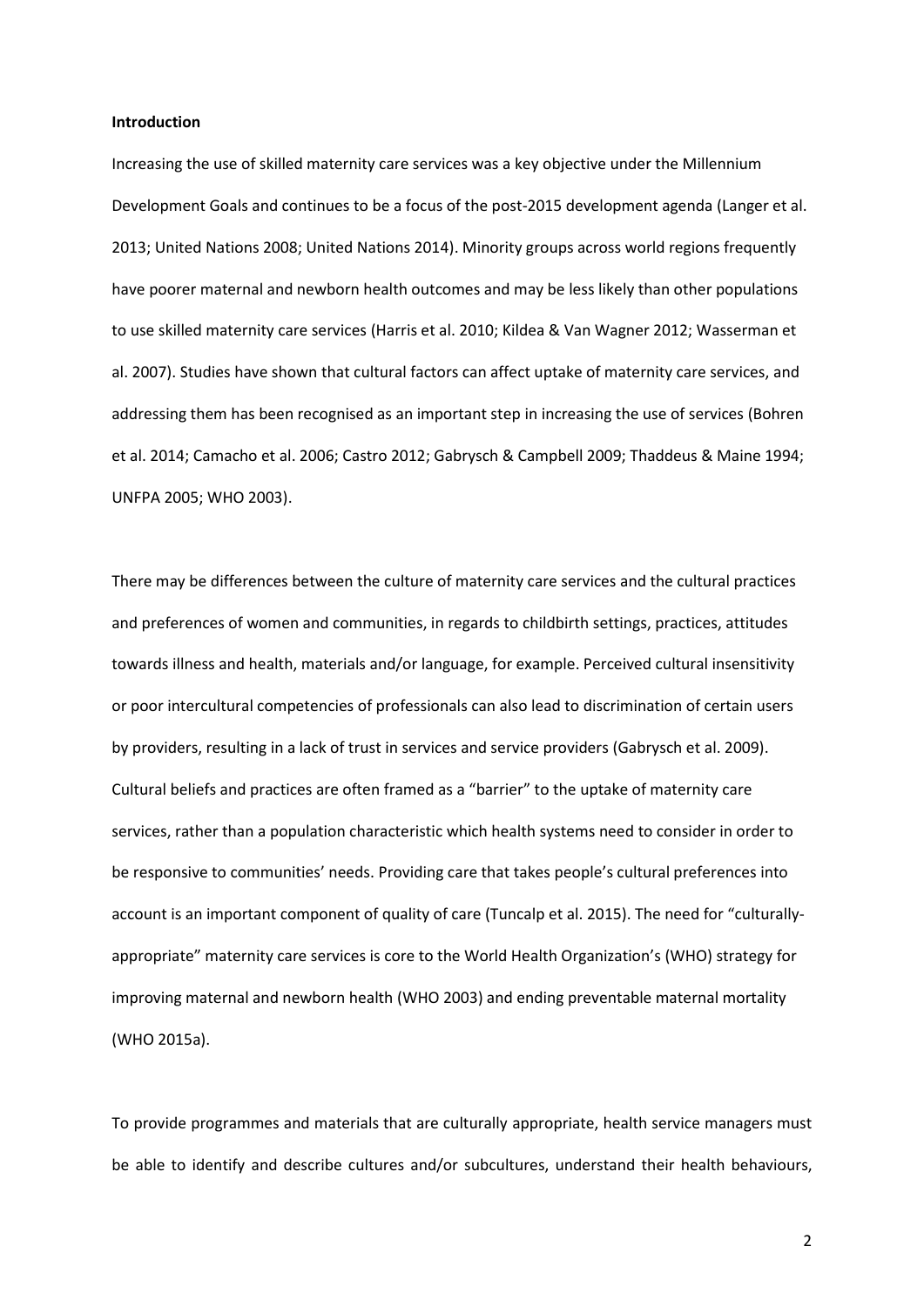and apply this knowledge in planning and development activities (Kreuter et al. 2003). In practice, however, culture is more often assumed than assessed (Kreuter et al. 2003), and culture is frequently used as a synonym for "traditional" or "backward" as opposed to "modern" by researchers, service providers and policymakers. A common approach in health interventions and their evaluations is to reduce culture to a static set of features. It is often the explicit and manifest components of culture (e.g., language, traditional dress, music) that are used as markers of culture (Fisher et al. 2007), the dangers of cultural stereotyping notwithstanding. Other dimensions such as shared values and assumptions may be more effective, yet much harder to incorporate. Such an approach is out of step with perspectives from contemporary anthropology in particular, and social science more generally, in which culture is understood as an outcome of multiple and on-going interactions within and between communities, their networks and their environment for an individual over their life course (Kirmayer 2012).

The WHO Department of Maternal, Newborn, Child and Adolescent Health has assessed evidence on the effectiveness of a range of interventions in improving use of skilled care for birth (WHO 2015b). Interventions to address cultural factors are one focus area. In this paper, we report on a systematic review to examine evidence on the effects of interventions to provide culturally-appropriate maternity care services on the uptake of skilled care during pregnancy, for birth or in the postpartum period. Skilled maternity care is defined here as the care provided by an accredited health professional (e.g. doctor, midwife, or nurse) who has been educated and "trained to proficiency in the skills needed to manage normal (uncomplicated) pregnancies, childbirth and the immediate postnatal period, and in the identification, management and referral of complications in women and newborns" (WHO 2004). This definition excludes traditional birth attendants, although countries are encouraged to work with TBAs to define new roles for them, and ensure good working relations between TBAs, skilled attendants and staff in referral facilities.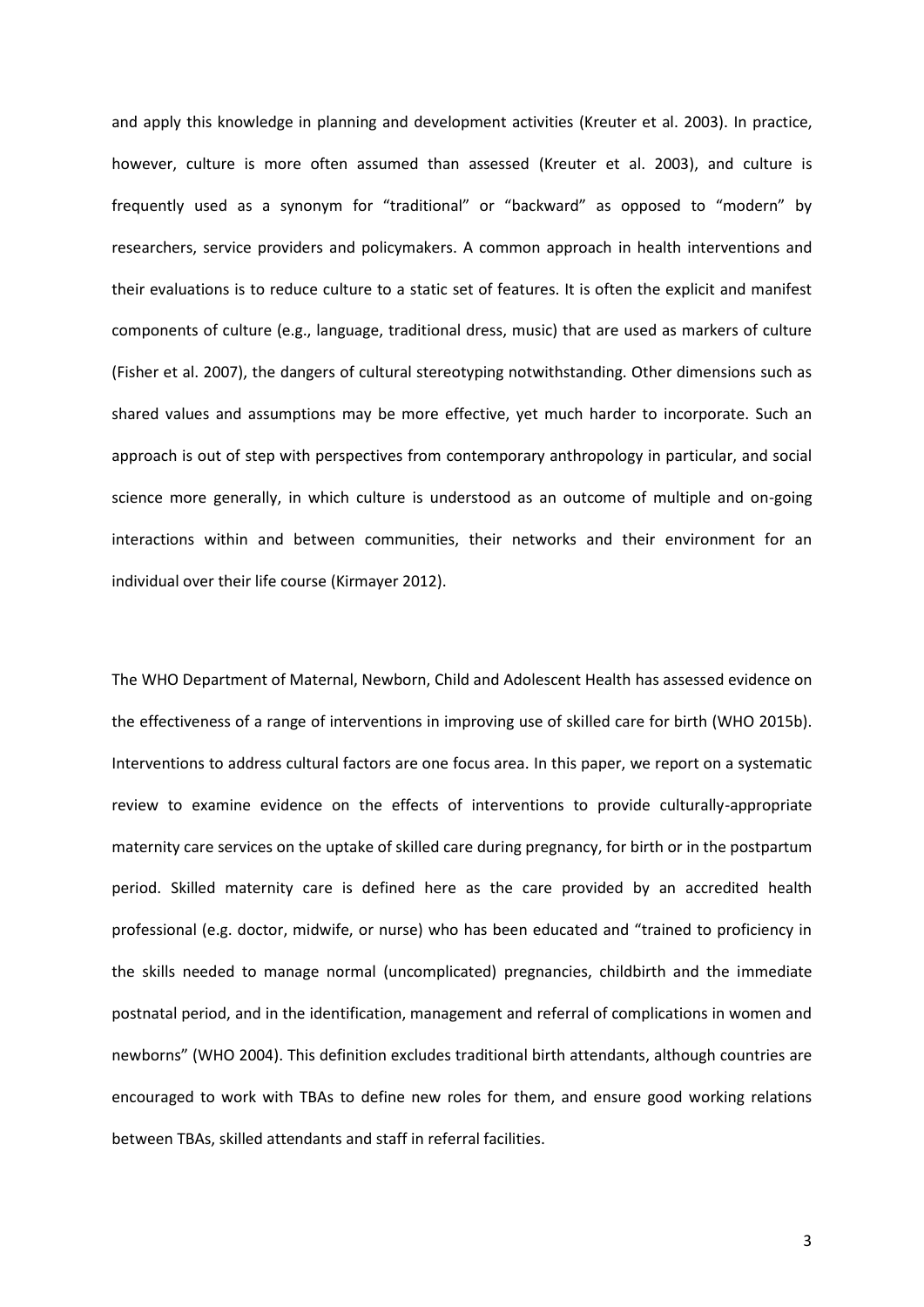A previous systematic mapping of the literature describes interventions to address cultural factors affecting women's use of skilled maternity care (Coast et al. 2014). This mapping included 96 items from 35 countries across all world regions. It describes the scope of existing literature, including both the types and range of interventions and the types of documentation available, but does not report on intervention effectiveness (Coast et al. 2014).

In this systematic, review we focus on interventions in which providing culturally-appropriate care was a primary aim, and we assess the effectiveness of these interventions for the uptake of skilled maternity care. Improving understanding of how culture can be incorporated into generic quality improvement interventions is important (Fisher, Burnet et al. 2007). However, including such broad interventions would have prevented us from examining specific effects of providing culturallyappropriate care. As far as the research team is aware, this systematic review is the first to address this research question. Other review papers that address related questions informed the present review as relevant background literature (Anderson et al. 2003; Jongen et al. 2014; Kildea & Van Wagner 2012; Wasserman et al. 2007).

#### **Materials and methods**

### *Inclusion and exclusion criteria*

This review focuses on studies examining the impact of interventions to provide culturallyappropriate maternity care on women's use of skilled maternity care before, during and after birth. Studies on any population in any world region were considered. Peer-reviewed journal articles and (non-peer-reviewed) grey literature, including reports, books or book chapters, whether available in print or online, were eligible for inclusion. Items published in English, French and/or Spanish between 1 January 1990 and 31 March 2014 were considered.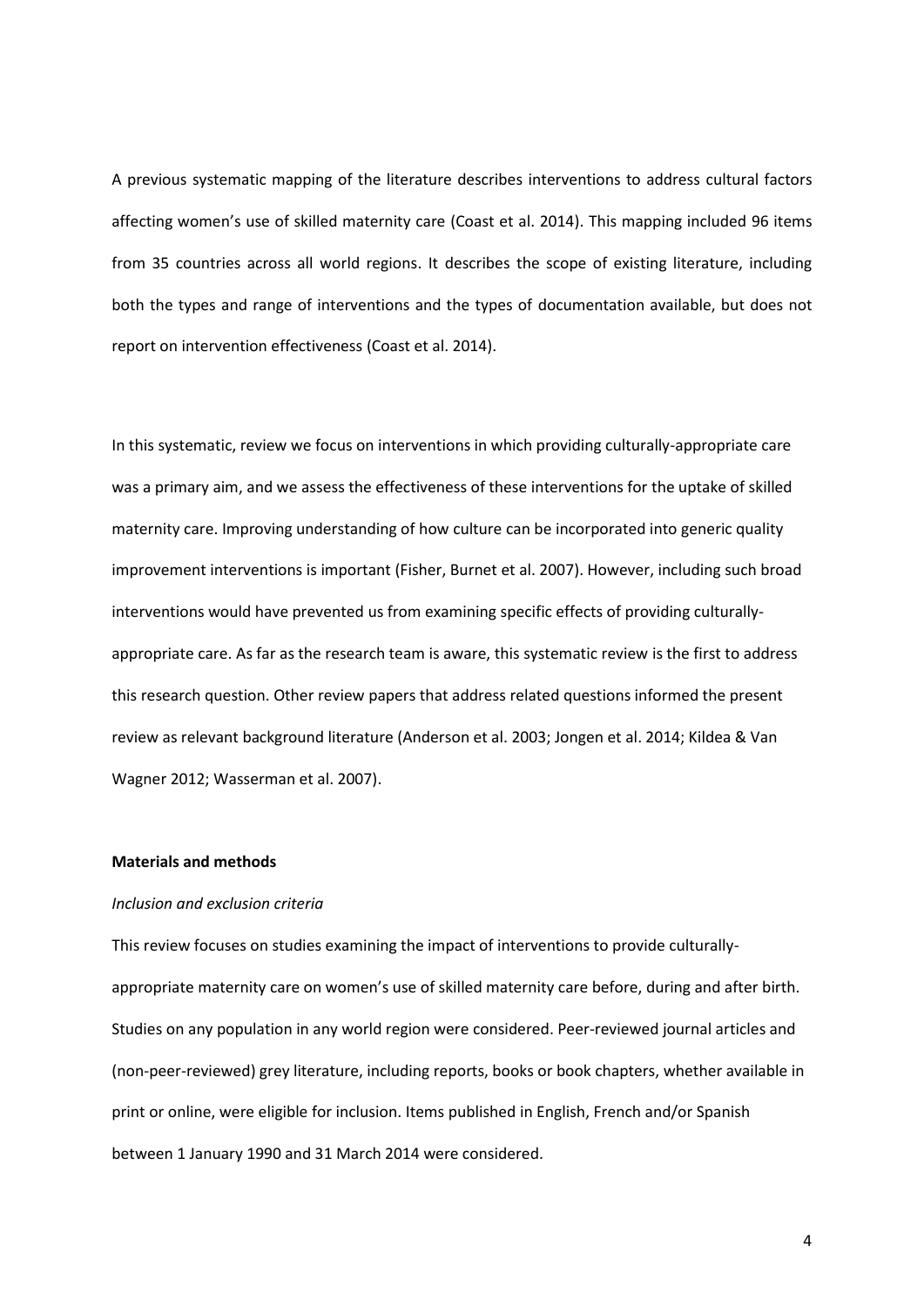For inclusion, studies must have measured the impact of an implemented intervention to provide culturally-appropriate maternity care for ethno-linguistic or religious groups. Only items that describe an implemented intervention are included. Items that only identified cultural factors affecting the use of skilled maternal care, and items describing a recommended (but thus far nonimplemented) intervention are excluded. A cultural group is defined broadly to include any form of group or social stratum that is (considered to be) marked by its own distinctive cultural characteristics (Helman 2000; Kreuter et al. 2003). A non-exhaustive list of sub-populations that may be marked by their own distinctive cultural characteristics include ethnic groups, groups defined by religion, language groups, indigenous groups, tribal communities and caste-based groups. Providing culturally-appropriate care must have been a primary aim of the intervention. To be included, an intervention had to be explicitly designed to accommodate a cultural group's shared norms, values and/or beliefs, behavioural customs, and/or spoken language/s. Interventions whose primary aims or strategies are not concerned with accommodating or addressing cultural factors are excluded (e.g., interventions that exclusively address economic or geographical access barriers for a defined cultural group). Generic interventions that consider and/or accommodate cultural factors explicitly or implicitly, but not as an explicit aim or strategy, are excluded. Complex packages of interventions to provide culturally-appropriate care were eligible for inclusion. Studies must have reported empirical data on an assessment of the outcome of an intervention and compared this with the outcome in a group that received no intervention or a different intervention. Studies comparing the same population before and after the intervention were considered only where data were collected for the same population at different time points.

The outcome of interest was uptake of skilled maternity care during pregnancy, for birth or in the postpartum period. Studies must have measured at least one of these outcomes:

Birth with a skilled attendant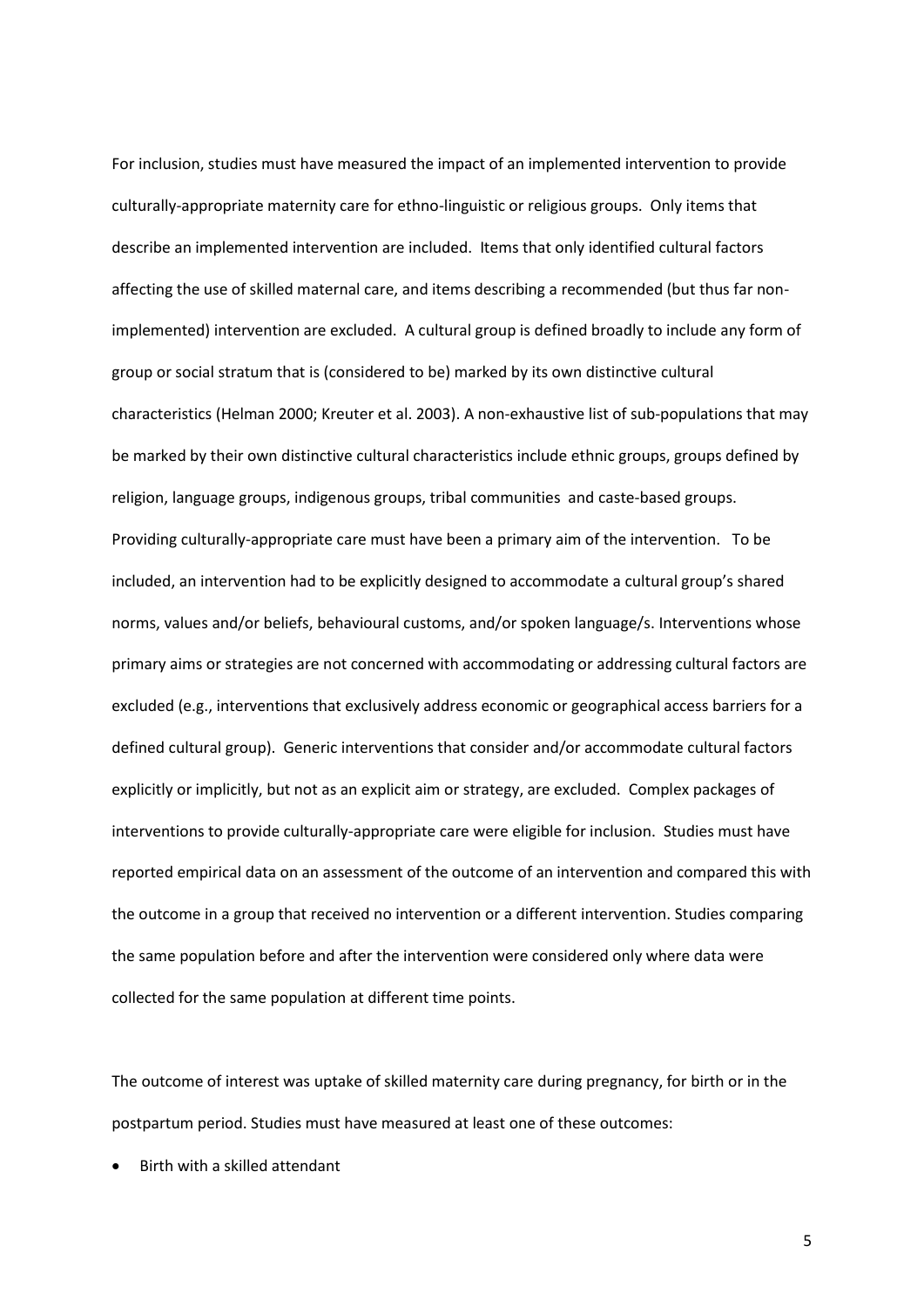- Birth in a health facility
- Care with a skilled attendant or at a facility in case of maternal complications or illness
- Use of antenatal care (ANC) (with a skilled attendant)
- Timing of first ANC visit
- Postpartum care visit (with a skilled attendant)

#### *Searching and screening strategy*

A broad precursory systematic mapping (Coast et al. 2014) formed the first stage of the searching and screening for this systematic review. The search strategy involved systematic searches of ten electronic databases and two targeted websites. The search terms and their combinations (Table I) were adapted to the particulars (e.g., wildcards, truncations, capacity for complex searches, Medical Subject Headings (MeSH) facility) of each electronic database. The results were combined with references suggested by experts. This search generated a total of 33,227 items for screening in the first mapping phase. Items identified in the search were then screened for inclusion in the mapping, initially on the basis of title and abstract. The team screened the full text when inclusion or exclusion could not be determined on the basis of title and abstract. Quality assurance measures were incorporated into the screening process, as the process involved multiple team members. Prior to single-screening items generated by the search, the entire team independently screened the first 100 items, compared results and resolved any differences in understanding the inclusion/exclusion criteria. Any full text item that was considered problematic or borderline was double-screened, following which the team compared results and resolved any differences, with decisions made in favour of an inclusive approach where questions remained. A total of 96 items were included in the mapping.

At the systematic review stage we sought additional items through hand-searches of the reference lists of included studies and relevant reviews, as well as further items suggested by experts. As much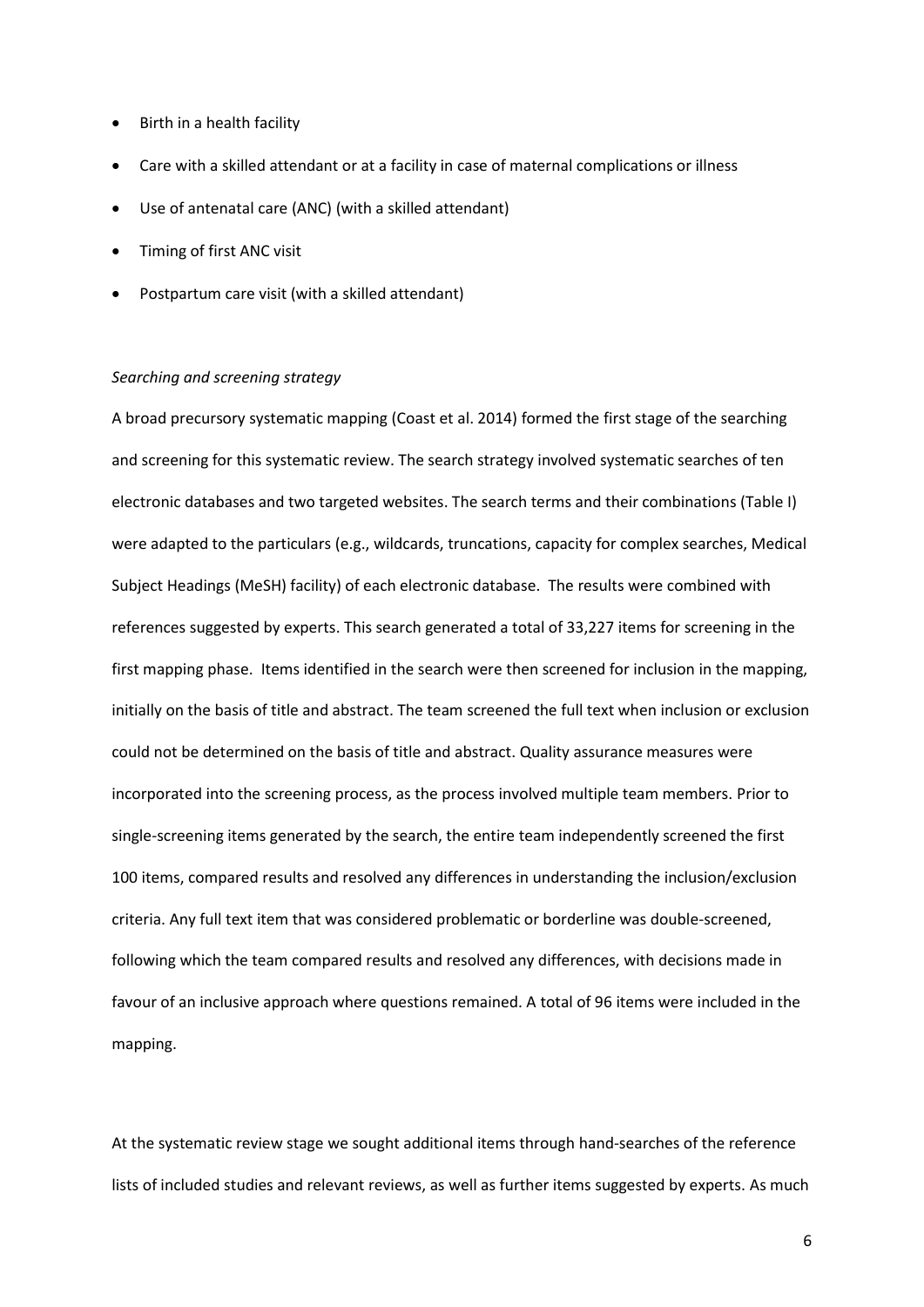of the intervention activity related to cultural interventions, particularly in low- and middle-income countries (LMICs), is not (yet) peer-reviewed or published, expert suggestions were an important addition to the search for the systematic review. Searches and suggestions were further supplemented with items identified as potentially relevant from a separate systematic mapping of maternal health intervention studies conducted in LMICs between 2000 and 2012, described elsewhere (MASCOT Study Group 2014; MASCOT/MH-SAR 2013). Items identified through expert recommendations, hand-searches and this separate systematic mapping of maternal health intervention studies yielded a further 53 items, generating a total of 149 items for screening for the systematic review. EJ or SL determined eligibility of all items, and unclear items were discussed using a protocol that is available, upon request, from the lead author. When necessary, differences were resolved by discussion with EC and AP. See Figure I for a flow diagram of the searching and screening strategy.

#### *Data extraction, analysis and quality assessment*

SL or EJ extracted data from each included study. Data were extracted on population and intervention characteristics; study design; and definitions and data for relevant outcomes. Included studies were quality assessed in duplicate by SL, EC and/or EJ using the Effective Public Health Practice Project (EPHPP) quality assessment tool for quantitative studies (EPHPP 2010). Conducting a meta-analysis was not considered appropriate in view of the heterogeneity of interventions, populations and outcome measures within the evidence base. We present the results in a narrative format, accompanied by tables of included studies.

#### **Results**

Fifteen papers met our inclusion criteria, evaluating the impact of 14 different interventions. All studies but two were conducted in high-income, OECD-member countries: Australia (n=6) (Jan et al. 2004; Kildea et al. 2012; Nel & Pashen 2003; NSW Health 2005; Panaretto et al. 2005; Panaretto et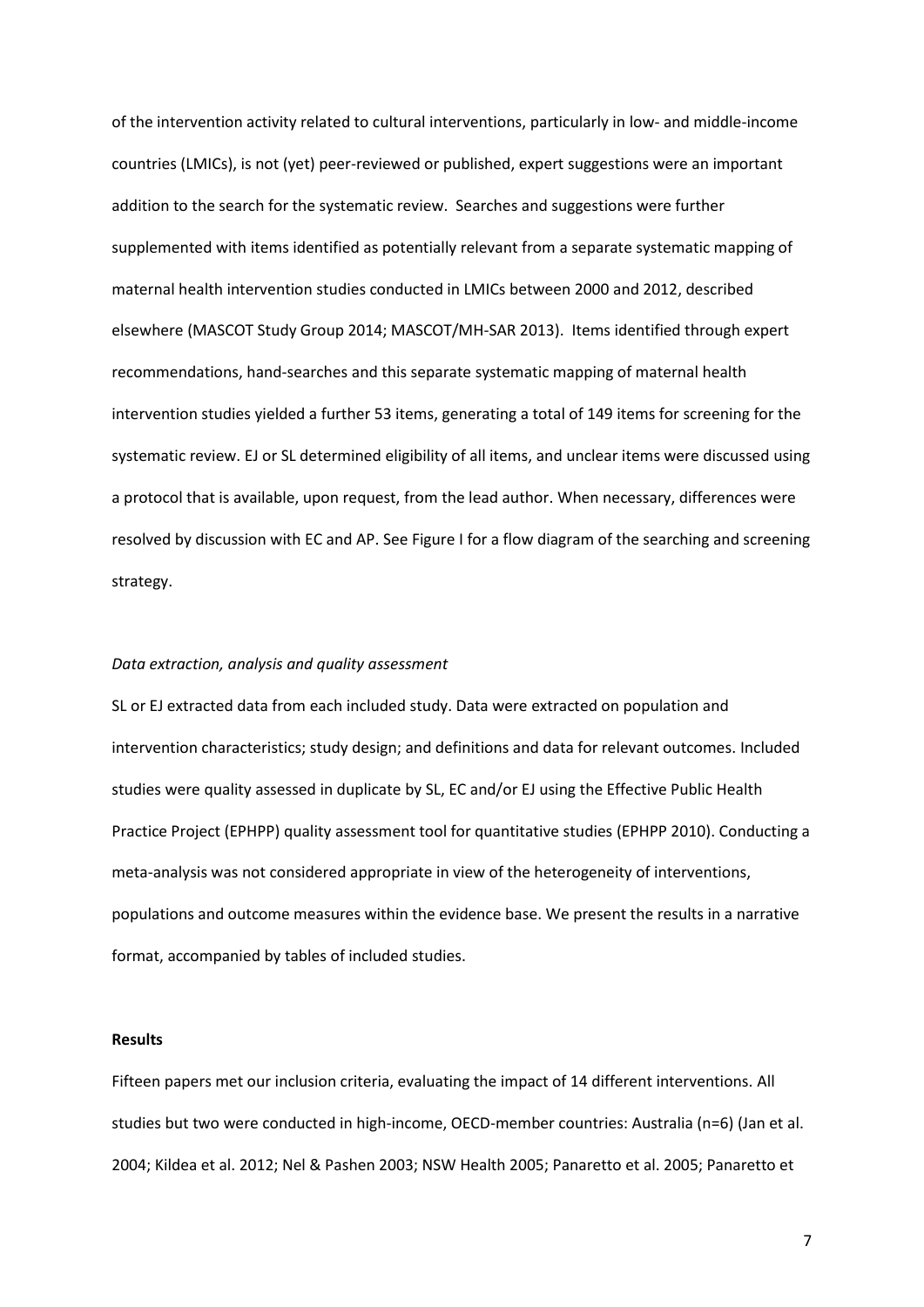al. 2007), the United States of America (USA) (n=4) (Jewell & Russell 2000; Julnes et al. 1994; Marsiglia et al. 2010; Thompson et al. 1998), the United Kingdom (UK) (n=2) (Mason 1990; Parsons & Day 1992), and Israel (n=1) (Bilenko et al. 2007). The two exceptions were conducted in Peru (Gabrysch et al. 2009; McQuestion & Velasquez 2006).

All studies from Australia targeted Indigenous, Aboriginal and Torres Islander Strait women (Jan et al. 2004; Kildea et al. 2012; Nel & Pashen 2003; NSW Health 2005; Panaretto et al. 2005; Panaretto et al. 2007). Indigenous women were also the focus in one of the studies from Peru (Gabrysch et al. 2009), and the study in Israel targeted semi-nomadic Bedouin women (Bilenko et al. 2007). In contrast, studies from the USA and UK largely targeted migrant, ethnic minority groups, particularly Latina or Hispanic women in the USA (Jewell & Russell 2000; Julnes et al. 1994; Marsiglia et al. 2010; Thompson et al. 1998) and Asian women in the UK (Mason 1990; Parsons & Day 1992).

#### *Interventions*

The papers summarise a diverse range of interventions designed to provide culturally-appropriate maternity care services (see Table II). Strategies included: using health care providers with shared cultural and/or linguistic background with service users (Bilenko et al. 2007; Jewell & Russell 2000; Nel & Pashen 2003; Panaretto et al. 2005; Panaretto et al. 2007; Thompson et al. 1998); providing cultural brokers, mediators or interpreters (Julnes et al. 1994; Kildea et al. 2012; Marsiglia et al. 2010; Mason 1990; Parsons & Day 1992); training staff to improve cultural awareness (Jan et al. 2004; NSW Health 2005); incorporating culturally-appropriate practices (McQuestion & Velasquez 2006); and adapting the setting within which the service is provided (Gabrysch et al. 2009). Inevitably, interventions differed according to the population targeted and cultural factors affecting use of services. Interventions varied in comprehensiveness; some studies described adaptations to an otherwise standard model of care (e.g.: Jewell & Russell 2000; Julnes et al. 1994), while others described comprehensive interventions to provide distinct, culturally-tailored maternity care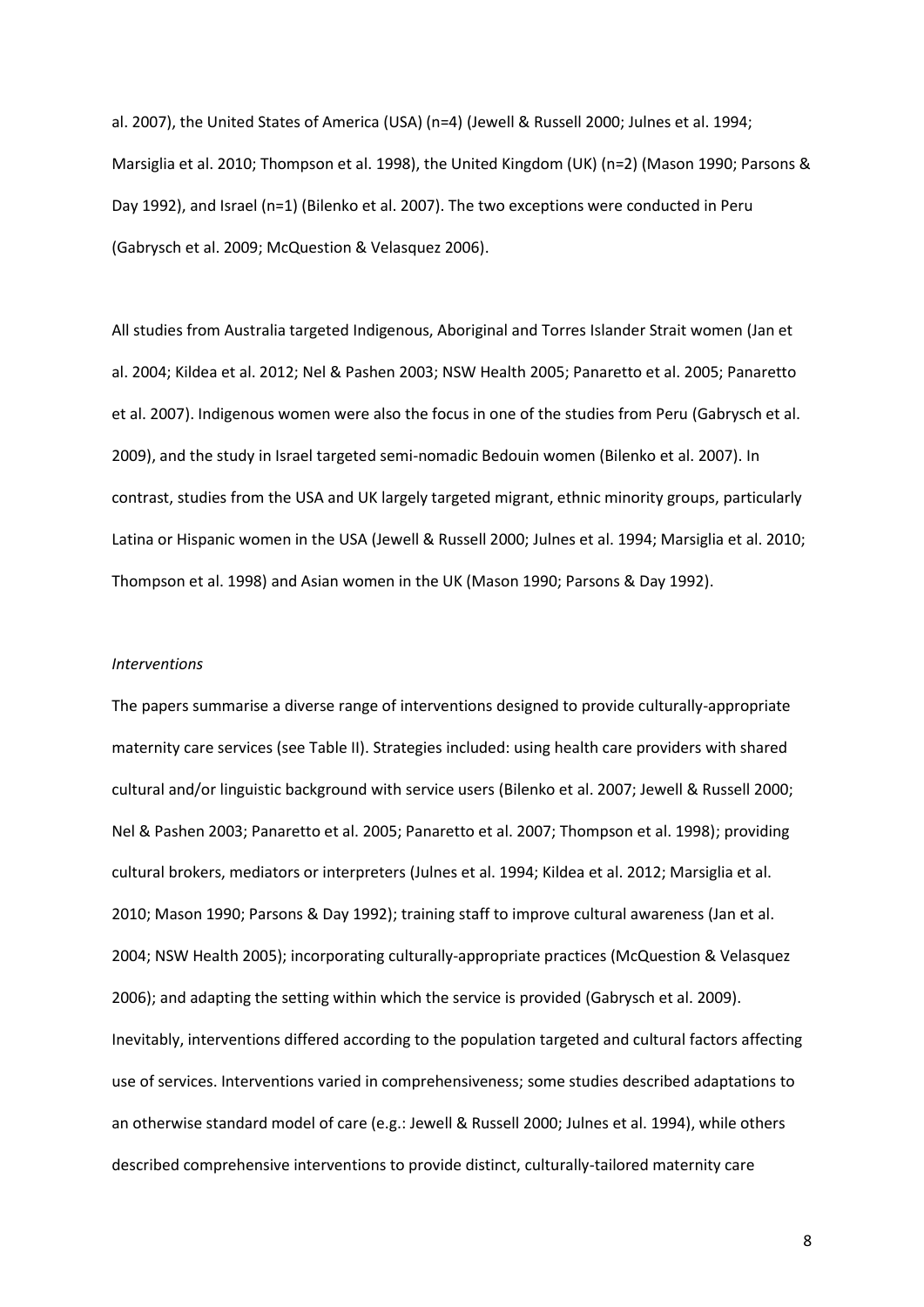services (e.g.: Bilenko et al. 2007; Gabrysch et al. 2009). Correspondingly, some interventions focused on a single strategy (e.g.: Mason 1990), while others adopted multiple strategies (e.g.: Nel & Pashen 2003; Thompson et al. 1998).

Strategies focusing on service providers were most common. In particular, cultural-appropriateness was sought via the use of staff who shared cultural and/or linguistic backgrounds with service users. These staff ranged from health professionals to intermediaries who bridged the cultural or linguistic gap between health professionals and service users. A smaller number of studies described training existing staff to improve cultural awareness. Community participation was a strategy explicitly described in multiple studies, albeit to varying extents. Approaches ranged from consulting communities in the design of intervention strategies to providing community-controlled health services. Further strategies included incorporating local birthing practices into service provision; adapting physical and social service settings for familiarity and comfort; and adapting educational materials. Since cultural factors interact with social and economic factors to affect these populations' access to maternity care services, they were frequently addressed jointly in interventions. For example, several interventions incorporated transportation, childcare and/or outreach care.

#### *Outcome measures*

Among relevant outcomes, most studies focused on ANC with a skilled attendant, but measures were wide-ranging. Number of ANC visits was the most common measure (n=7). However, any ANC (Bilenko et al. 2007); three or more visits (Bilenko et al. 2007); six or more visits (Julnes et al. 1994); and non-attendance of appointments (Parsons & Day 1992) were also reported in some papers. Further, Thompson et al. (1998) included as a measure the adequacy of the total number of ANC visits, based on the Adequacy of Prenatal Care Utilization index (Kotelchuk 1994), in which the adequate number is dependent on the timing of initiation of care. Timing of initiation of ANC was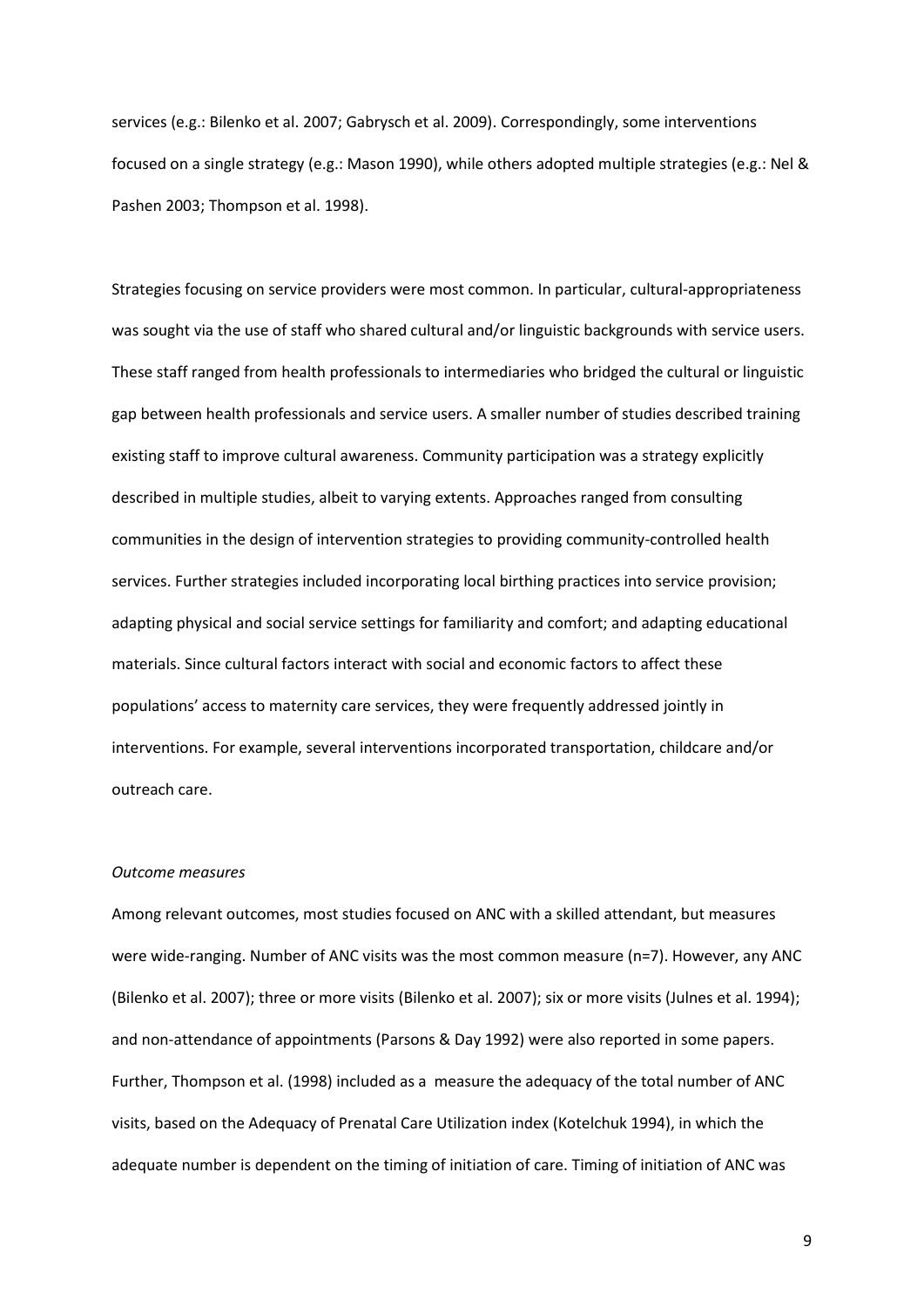also a commonly reported outcome, with typical measures including first visit before a specified stage of pregnancy (n=5) or gestational age at first visit (n=4). Three papers – including the two from Peru – reported outcomes for care at birth, including birth with a skilled attendant (n=1) and birth at a health facility (n=3). Only one study reported outcomes related to postpartum care services (Marsiglia et al. 2010).

Only four studies mentioned outcomes related to cost and sustainability (Gabrysch et al. 2009; Jan et al. 2004; Julnes et al. 1994; Marsiglia et al. 2010). Details were rather limited in two studies with one paper praising the programme's "relatively low cost" (Julnes et al. 1994) and another paper noting that trained lay workers could easily replicate the "very cost-effective" intervention (Marsiglia et al. 2010).

## *Study design and quality*

Table II presents a summary of study designs and quality. Only one study used an experimental design (Marsiglia et al. 2010). All others used various forms of observational designs. By far the most common type of design was a comparison of outcomes between women who received the intervention and controls, largely using retrospective data from birth certificates or service/clinical records. Controls in these studies included target populations before the intervention (NSW Health 2005; Panaretto et al. 2005; Panaretto et al. 2007; Parsons & Day 1992; Thompson et al. 1998) or contemporary controls matched on certain characteristics, who received standard services (Jan et al. 2004; Jewell & Russell 2000; Julnes et al. 1994; Kildea et al. 2012). The latter were essentially types of retrospective cohort studies. Overall the quality of evidence for determining impact was weak. Four studies were assessed to be of moderate quality and all others of weak quality.

#### *Intervention impact*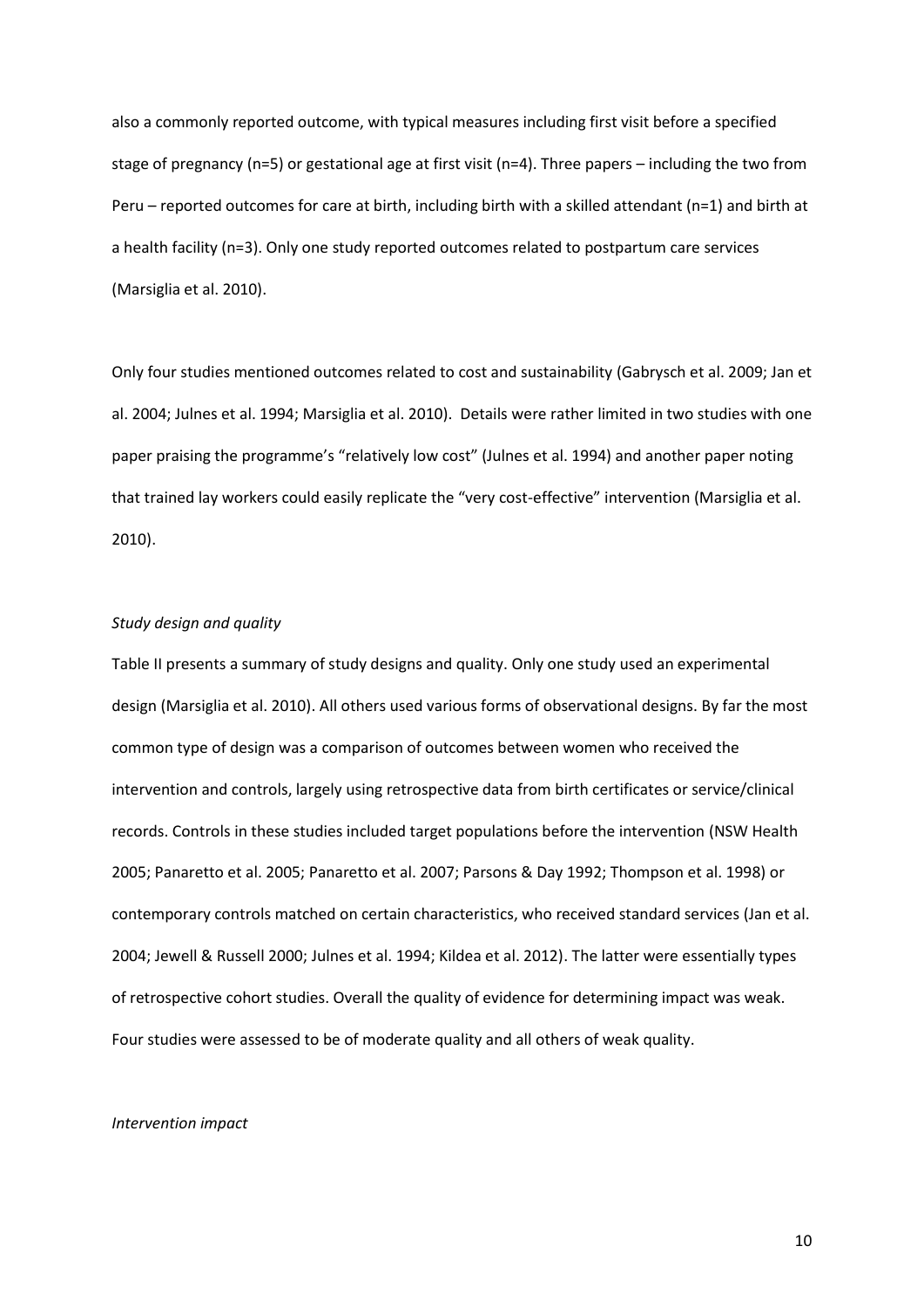Table II presents a summary of intervention effects on uptake of skilled maternity care services. Eight of 12 studies reported improvements in use and/or timing of initiation of ANC (Bilenko et al. 2007; Jan et al. 2004; Jewell & Russell 2000; Julnes et al. 1994; Nel & Pashen 2003; NSW Health 2005; Panaretto et al. 2005; Panaretto et al. 2007). One of three studies reported increases in birth at a health facility (Gabrysch et al. 2009; Julnes et al. 1994; McQuestion & Velasquez 2006). The one study that considered postpartum care reported a positive effect (Marsiglia et al. 2010). Two studies that reported improvements did not report significance tests (Gabrysch et al. 2009; Nel & Pashen 2003). Only two studies that reported positive effects were assessed to be of moderate quality (Marsiglia et al. 2010; Panaretto et al. 2005).

Studies reporting positive effects encompassed four of five interventions with Aboriginal populations in Australia, all of which reported greater use and/or earlier initiation of ANC in the intervention group (Jan et al. 2004; Nel & Pashen 2003; NSW Health 2005; Panaretto et al. 2005; Panaretto et al. 2007). These interventions were often delivered through separate, tailored services, and combined multiple strategies. Core strategies included Indigenous staff; community control and/or participation; a community setting and/or outreach; and a culturally-friendly setting and service.

Three of four interventions in the USA also reported positive effects: two on use and timing of ANC and the other on use of postpartum care (Jewell & Russell 2000; Julnes et al. 1994; Marsiglia et al. 2010). All three used lay or para-professional staff who shared cultural characteristics and/or language with the target population and who provided a range of educational and support services within an outreach model. In various ways, they acted as a link between service providers and users. An intervention in Israel to establish a local maternal and child health clinic in a desert area, staffed by an Arabic-speaking Bedouin public health nurse increased the percentage of women receiving ANC but did not lead to earlier initiation of care (Bilenko et al. 2007). Finally, a new model for care at birth in Peru saw a substantial increase in facility birth (Gabrysch et al. 2009).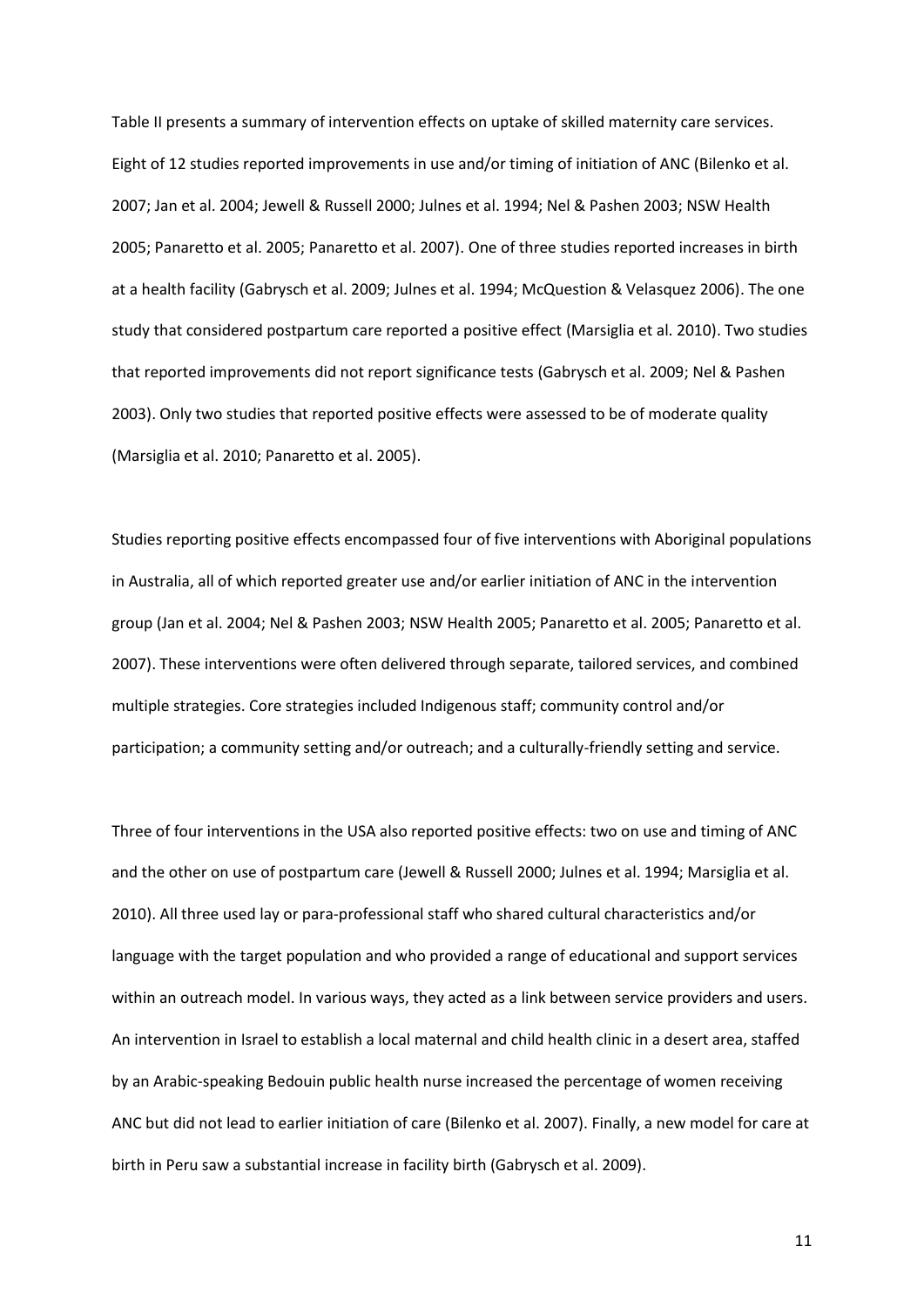Four studies reported no significant effects on care utilisation (Mason 1990; McQuestion & Velasquez 2006; Parsons & Day 1992; Thompson et al. 1998), of which two were assessed to be of moderate quality (Parsons & Day 1992; Thompson et al. 1998). One study in Australia also reported a negative effect on number of ANC visits, albeit positive effects on other maternal and newborn outcomes not addressed in this review (Kildea et al. 2012). Two early interventions from the UK that showed no impact on ANC outcomes used link-workers (Mason 1990) or health advocates (Parsons & Day 1992) to interpret and mediate between service providers and users. A programme in the USA that used a bilingual, bicultural outreach worker showed no effect on adequacy of ANC despite sharing characteristics with other interventions from the USA that demonstrated positive effects (Thompson et al. 1998). An intervention in Peru that sought to make emergency obstetric care services culturally-acceptable showed no effect on facility birth, but little specific detail was provided on the service adaptations that took place (McQuestion & Velasquez 2006). Across these studies, authors highlighted study design issues and low statistical power as potential explanations for finding no impact. They also highlighted that interventions may not have surmounted all factors affecting uptake, such as poor communication; mistrust and negative attitudes between service providers and users (Mason 1990; McQuestion & Velasquez 2006; Thompson et al. 1998); poor communication between hospital and community-based providers (Kildea et al. 2012); and financial and transport barriers (Thompson et al. 1998).

#### **Discussion**

The studies reviewed suggest that interventions to provide culturally-appropriate maternity care services largely have positive effects on use of skilled maternity care. Limitations of the evidence currently available, however, prevent definitive conclusions on modes of delivery of similar interventions and on what works during pregnancy, for birth or in the postpartum period with different types of cultural groups in different contexts.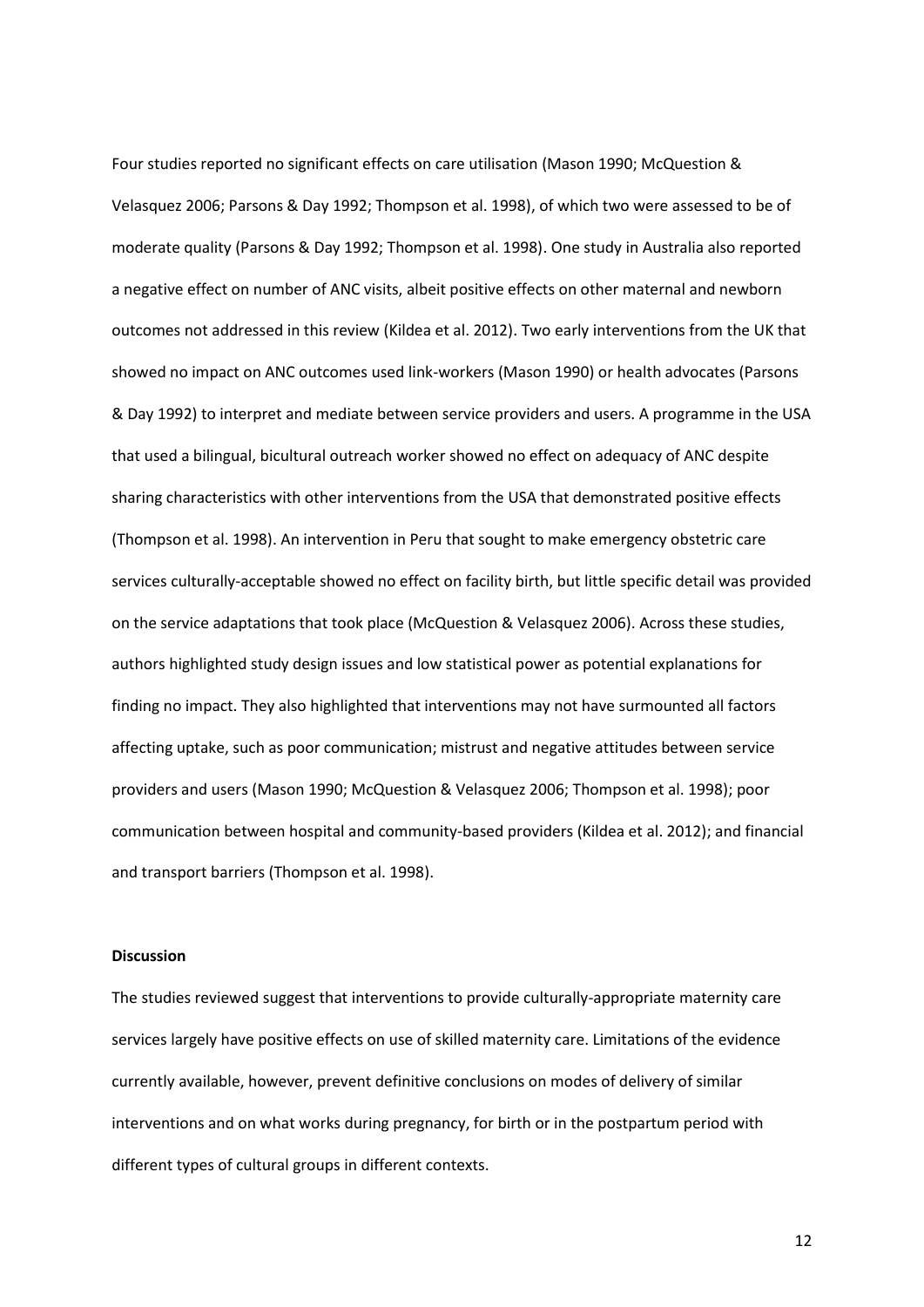A substantial number of interventions has been implemented across world regions to address cultural factors affecting use of maternity care services (Coast et al. 2014), but few have been evaluated with designs that can demonstrate their impact on use of services. Evidence in this review is clustered within a small number of countries. Evidence from LMICs is notably lacking. Although we found 54 items from LMICs in the precursory mapping (Coast et al. 2014), only two of the 14 intervention studies that met inclusion criteria for this review were conducted in LMICs. In particular, despite much recent work in Latin America to develop intercultural approaches to improve Indigenous populations' access to maternity care services, we identified only two studies with designs to measure impact. While studies of intercultural approaches have provided useful lessons for their further development (Nurena 2009; Tucker et al. 2013; van Dijk et al. 2013), future studies should also use designs that allow evaluation of their impact. Even studies on high-income countries (HICs) were clustered predominantly in Australia and the USA, with a focus on specific populations in these countries. Given the urgency of relatively poor maternal and newborn health outcomes among many minority and migrant groups in HICs (Karl-Trummer et al. 2006; Wasserman et al. 2007), the current lack of intervention studies deserves urgent attention.

Because most of the included studies focus on ANC outcomes, evidence of impact is particularly limited for care at birth and after birth. It is unclear why the focus is largely on pregnancy. There is also no measure or discussion of whether the increase in ANC use leads to increased use of skilled care at birth or if women are satisfied with the service. The limited focus on postpartum care is noteworthy given that low uptake of postpartum care is a widespread problem. In sum, the scope of the evidence on impact across the continuum of maternity care is currently limited.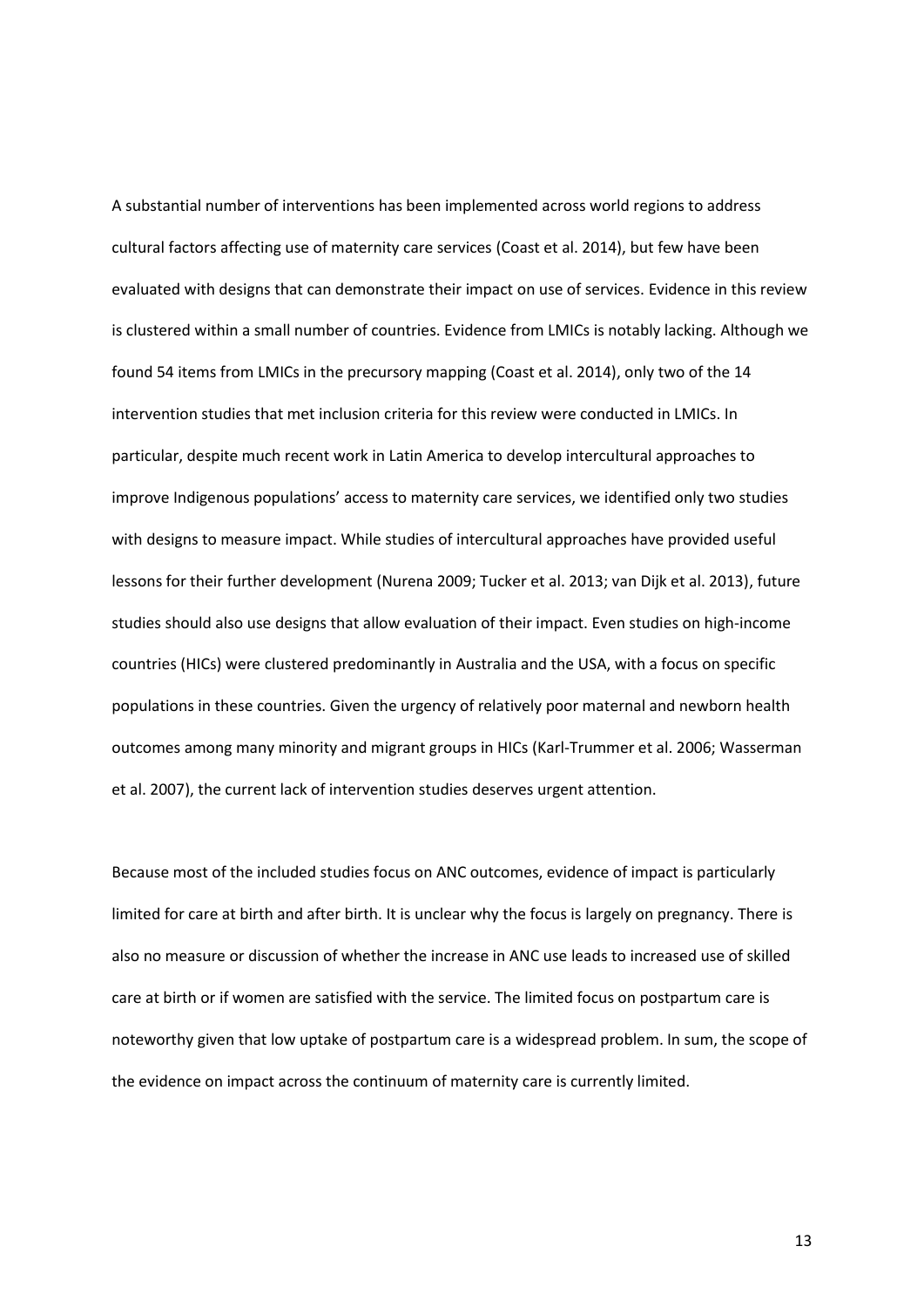The EPHPP tool for quantitative studies looks at different domains to assess the quality of a study, including selection bias, study design, confounders, blinding, data collection methods, withdrawals and drop-outs. Most studies were determined to be of low quality, and we are aware of the potential biases arising from the study designs. In order to determine the effectiveness of interventions in terms of their contribution to achieving the desired outcomes, future studies should seek to employ more robust designs and reduce biases through randomisation and/or more robust control of confounding factors. Several evaluations were done retrospectively, taking advantage of local databases, clinical records and registers. However, designing evaluations into the intervention from the outset provides more control in achieving optimal study designs.

Interventions to provide culturally-appropriate maternity services are by nature context-specific. Yet there are certainly elements that would benefit from better definition and standardisation so that they contribute to a body of evidence rather than a disparate collection of studies. This would help to determine the effectiveness of these interventions. It seems that bodies of evidence are developing for interventions with specific populations in some countries or world regions, notably Australia and parts of Latin America (Castro 2012; Jongen et al. 2014; Kildea & Van Wagner 2012; Wasserman et al. 2007). Yet, intervention studies from many other countries that have documented the impact of cultural factors on use of care are disconnected. This is perhaps unsurprising given the challenging process of collating papers on interventions that have addressed cultural factors in maternity care services (Coast et al. 2014). This review, as well as other recent reviews for interventions in specific contexts (Jongen et al. 2014; Kildea & Van Wagner 2012), provides a starting point for such efforts. Researchers should be clear on the research question, determine an optimal study design, seek to define the intervention and its context carefully, standardise outcome measurements while allowing local contextualisation, and document important process issues (WHO 2015b).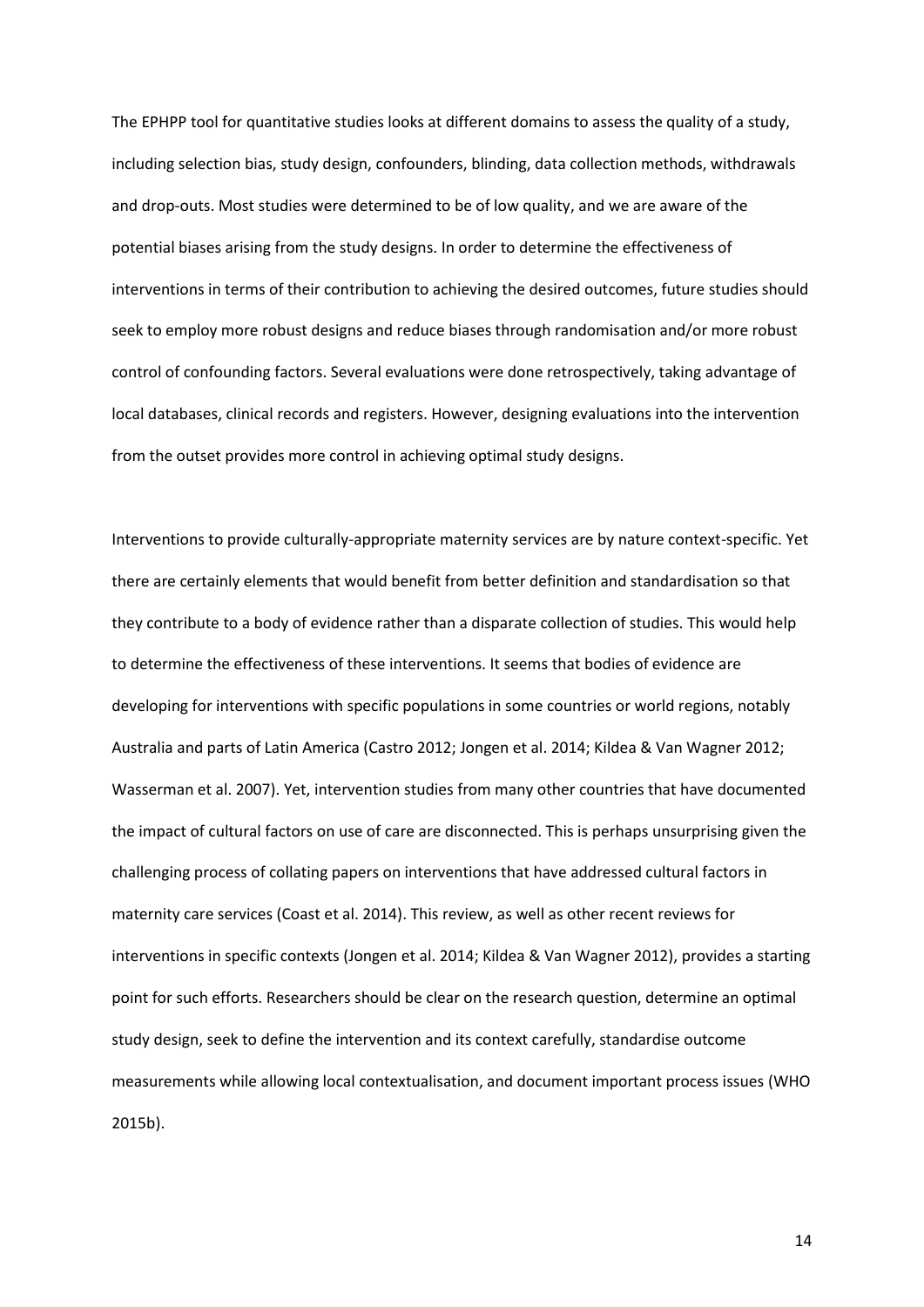Limitations of this review are acknowledged. In brief, culture is a complex, elusive concept that is inconsistently defined in the literature, and is susceptible to over-generalisation. This issue is compounded by poor reporting, where authors do not always describe carefully what they seek to address or how they address it (Coast et al. 2014). Both issues posed challenges during the screening process. Second, publication bias is a possibility. Third, it is possible that we missed some relevant literature, most likely grey or non-English-language literature, despite extensive efforts to uncover such evidence through expert recommendations. Literature reviews of interventions in Australia (Kildea & Van Wagner 2012) indicate that evaluations of such interventions may sometimes be documented only within in-service or programme reports that are less likely to be uncovered by database searches or even expert suggestions. Our global focus meant that we were unable to follow-up on such avenues in each country to the extent possible in more context-focused reviews, such as Kildea et al.'s (2012). Further, while we included eligible French and Spanish items that we found, and employed a variety of search methods, the possibility that we missed some relevant non-English literature is higher. Although we included items in Spanish, it is possible that some relevant work from Latin America was not uncovered because of biases in database and online inclusion.

In sum, the combination of overall weak evidence for determining impact; diverse interventions with multiple measures; and heterogeneous but limited coverage of populations and settings constrains our ability to conclude what interventions – or elements of them – work (or not). Nevertheless, this review reveals that most studies of interventions to provide culturally-appropriate maternity care services have demonstrated positive effects. Moreover, they lend tentative support to some intervention elements that have been highlighted fairly consistently within the current evidence base. In particular, the review and the broader literature confirm that cultural factors are often not the sole factor affecting minority populations' use of maternity care services. Broader social, economic, geographical and political factors interacted with cultural factors to affect targeted populations' access to services in included studies (Bohren et al. 2014). These factors should be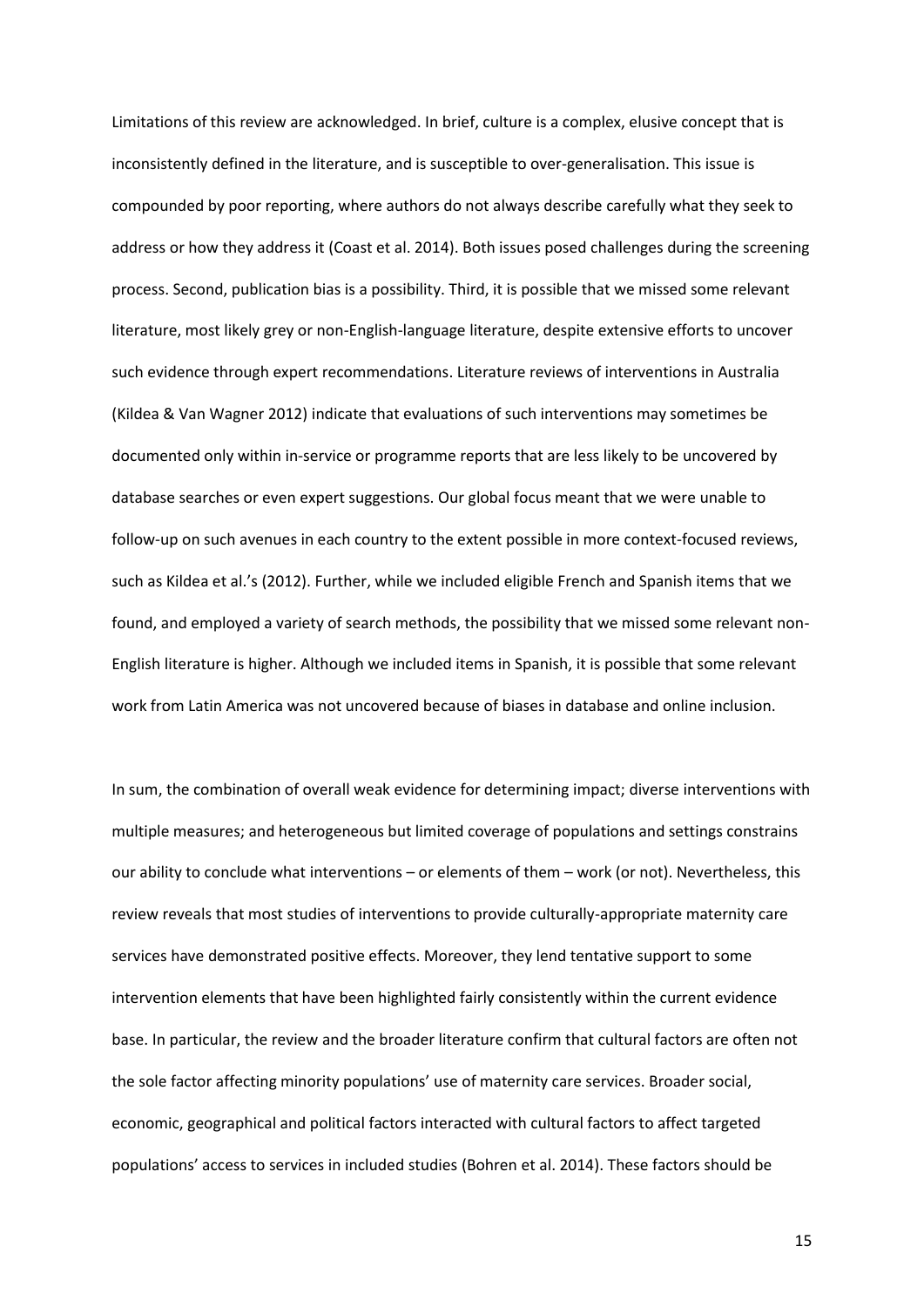considered and, where appropriate or possible, addressed within and/or alongside interventions to provide culturally-appropriate services. As Jan et al. (2004) stated, 'With a service of this nature, it is often not possible to provide care in isolation from the social problems in which many of the women live'. The depth of context-specific information included in the fifteen studies was highly variable, but across a range of settings, lack of transport (Israel, Australia, USA), financing (USA, Peru) and need for support for childcare (Israel, Australia) are highlighted by authors to explain additional barriers to use of skilled maternity care. Language, and the implications for woman-provider communication, was an almost universal issue across the studies, with the exception of studies from Australia.

The highly constrained evidence base on the effectiveness of interventions in LMICs, particularly outside of Latin America, reflects that whilst issues of culture are being recognised by programmes and researchers as being important, interventions that explicitly incorporate issues of culture are not being evaluated. We surmise that in settings where minimum standards of skilled maternity care are unavailable, the evidence base emphasis continues to focus on the supply side of technical care provision. Demand-side interventions tend to focus on more easily measurable socio-demographic characteristics such as education, age or wealth. Without evidence that demonstrates the centrality of culture to women's demand for, and use of skilled maternity care, the policy and provision gap will persist.

Finally, it is notable that principles espoused in these studies of interventions to make services culturally-appropriate share many characteristics with recent shifts in maternal health policy discourse more generally. Woman- and family-friendly environments, respect for culture, and emphasis on respectful interpersonal interaction overlap in many ways with the principles of respectful and humanised care that should be available universally to all women (Langer et al. 2013; Windau-Melmer 2013).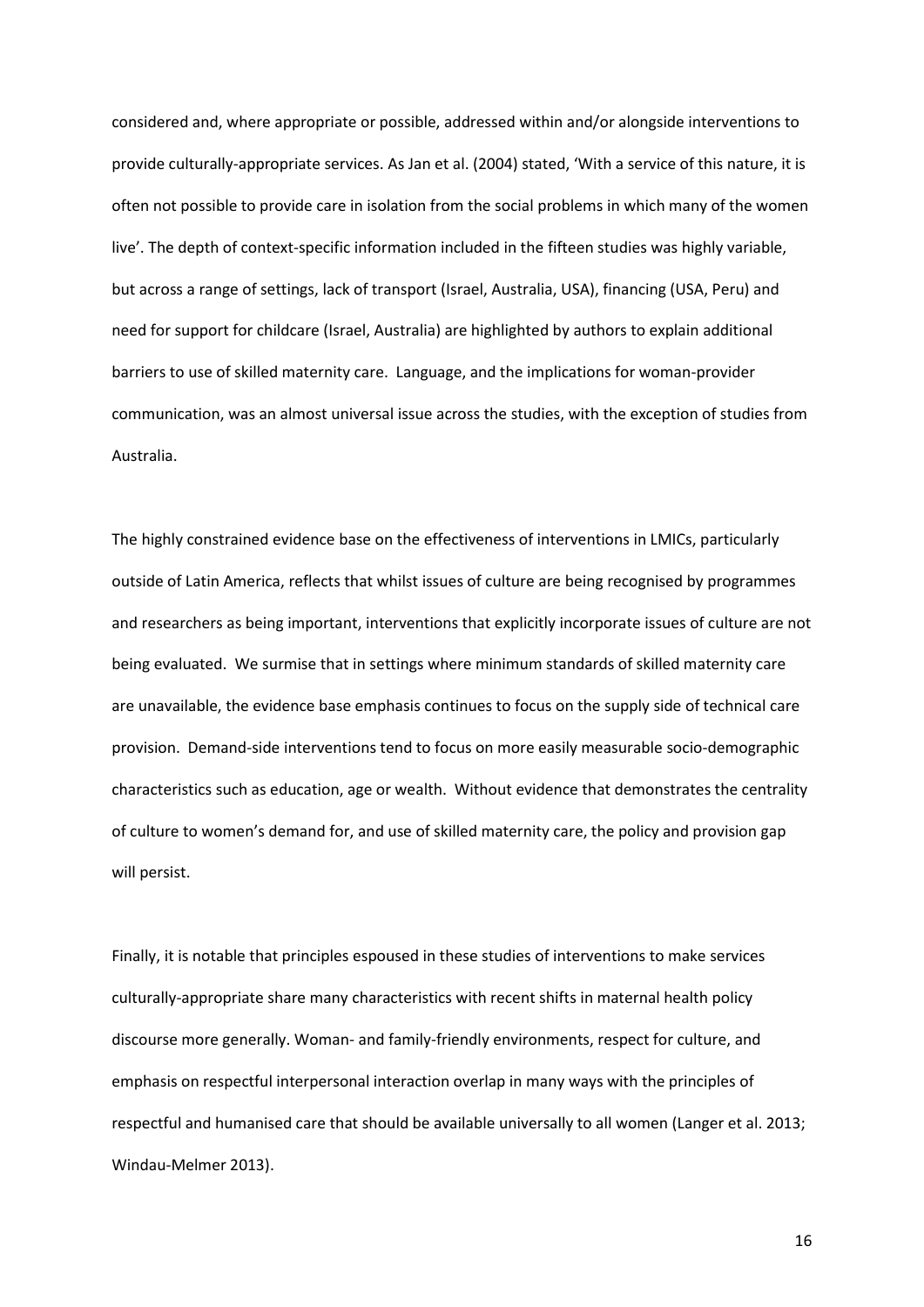## **Abbreviations**

| <b>ANC</b>   | antenatal care                                    |
|--------------|---------------------------------------------------|
| EmOC         | emergency obstetric care                          |
| <b>EPHPP</b> | Effective Public Health Practice Project          |
| <b>HICs</b>  | high-income countries                             |
| <b>LGA</b>   | local government areas                            |
| <b>LMICs</b> | low- and middle-income countries                  |
| <b>MeSH</b>  | <b>Medical Subject Headings</b>                   |
| <b>NSW</b>   | <b>New South Wales</b>                            |
| <b>TAIHS</b> | Townsville Aboriginal and Islander Health Service |
| <b>TBAs</b>  | traditional birth attendants                      |
| UK           | United Kingdom                                    |
| <b>USA</b>   | <b>United States of America</b>                   |
| <b>WHO</b>   | World Health Organization                         |

## **References**

- Anderson LM, Scrimshaw SC, Fullilove MT, Fielding JE, Normand J. 2003. Culturally competent healthcare systems. A systematic review. *Am J Prev Med*, **24**: 68-79.
- Bilenko N, Hammel R, Belmaker I. 2007. Utilization of antenatal care services by a semi-nomadic Bedouin Arab population: evaluation of the impact of a local Maternal and Child Health Clinic. *Matern Child Health J*, **11**: 425-30.
- Bohren MA, Hunter EC, Munthe-Kaas HM, et al. 2014. Facilitators and barriers to facility-based delivery in low- and middle-income countries: a qualitative evidence synthesis. *Reprod Health*, **11**: 71.
- Camacho AV, Castro MD, Kaufman R. 2006. Cultural aspects related to the health of Andean women in Latin America: A key issue for progress toward the attainment of the Millennium Development Goals. *International Journal of Gynaecology and Obstetrics*, **94**: 357-363.
- Castro MD. 2012. Sistematización de buenas prácticas en el desarrollo de modelos de atención a la salud materna con pertinencia intercultural: Informe basado en el análisis de experiencias de Bolivia, Ecuador, Guatemala y Perú. UNFPA-FCI.
- Coast E, Jones E, Portela A, Lattof SR. 2014. Maternity care services and culture: a systematic global mapping of interventions. *PLoS One*, **9**: e108130.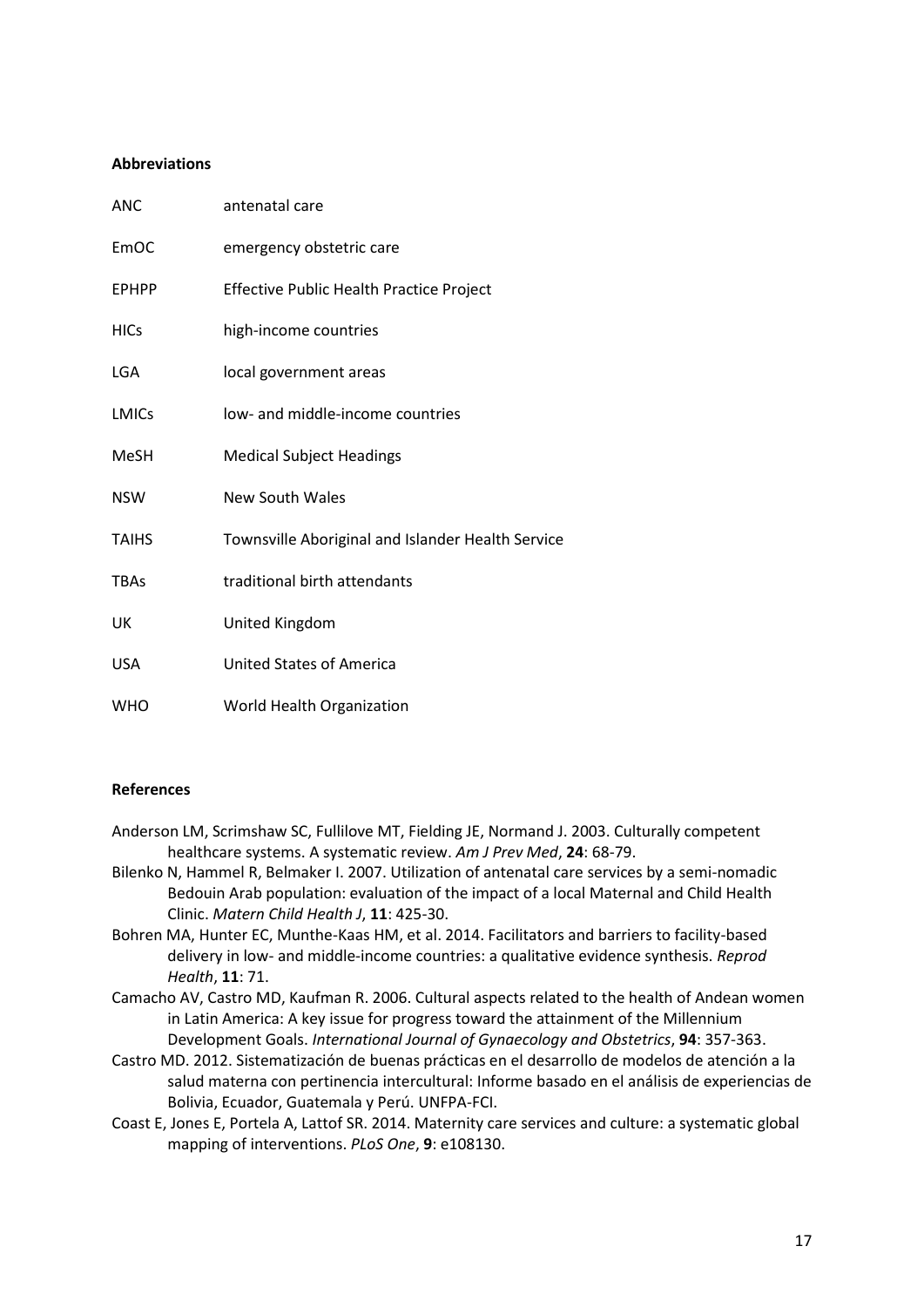- EPHPP. 2010. Quality assessment tool for quantitative studies. Effective Public Health Practice Project (EPHPP).
- Fisher TL, Burnet DL, Huang ES, Chin MH, Cagney KA. 2007. Cultural leverage: interventions using culture to narrow racial disparities in health care. *Med Care Res Rev*, **64**: 243S-82S.

Gabrysch S, Campbell OM. 2009. Still too far to walk: literature review of the determinants of delivery service use. *BMC Pregnancy Childbirth*, **9**: 34.

Gabrysch S, Lema C, Bedrinana E, et al. 2009. Cultural adaptation of birthing services in rural Ayacucho, Peru. *Bulletin of the World Health Organization*, **87**: 724-9.

Harris A, Zhou Y, Liao H, et al. 2010. Challenges to maternal health care utilization among ethnic minority women in a resource-poor region of Sichuan Province, China. *Health Policy Plan*, **25**: 311-8.

Helman C. 2000. *Culture, health, and illness*. 4th edn. Butterworth-Heinemann, Oxford ; Boston.

Jan S, Conaty S, Hecker R, et al. 2004. An holistic economic evaluation of an Aboriginal communitycontrolled midwifery programme in Western Sydney. *J Health Serv Res Policy*, **9**: 14-21.

Jewell NA, Russell KM. 2000. Increasing access to prenatal care: an evaluation of minority health coalitions' early pregnancy project. *J Community Health Nurs*, **17**: 93-105.

Jongen C, McCalman J, Bainbridge R, Tsey K. 2014. Aboriginal and Torres Strait Islander maternal and child health and wellbeing: a systematic search of programs and services in Australian primary health care settings. *BMC Pregnancy Childbirth*, **14**: 251.

Julnes G, Konefal M, Pindur W, Kim P. 1994. Community-based perinatal care for disadvantaged adolescents: evaluation of The Resource Mothers Program. *J Community Health*, **19**: 41-53.

Karl-Trummer U, Krajic K, Novak-Zezula S, Pelikan JM. 2006. Prenatal courses as health promotion intervention for migrant/ethnic minority women: high efforts and good results, but low attendance. *Diversity in Health & Social Care*, **3**: 55-58.

Kildea S, Stapleton H, Murphy R, Low NB, Gibbons K. 2012. The Murri clinic: a comparative retrospective study of an antenatal clinic developed for Aboriginal and Torres Strait Islander women. *BMC Pregnancy Childbirth*, **12**: 159.

Kildea S, Van Wagner V. 2012. 'Birthing on country' maternity service delivery models: a review of the literature. An Evidence Check rapid review brokered by the Sax Institute [\(http://www.saxinstitute.org.au\)](http://www.saxinstitute.org.au/) on behalf of the Maternity Services Inter-Jurisdictional Committee for the Australian Health Minister's Advisory Council.

Kirmayer LJ. 2012. Rethinking cultural competence. *Transcult Psychiatry*, **49**: 149-64.

Kotelchuk M. 1994. An evaluation of the Kessner Adequacy of Prenatal Care Index and a proposed Adequacy of Prenatal Care Utilization index. *American Journal of Public Health*, **84**: 1414- 1420.

Kreuter MW, Lukwago SN, Bucholtz RD, Clark EM, Sanders-Thompson V. 2003. Achieving cultural appropriateness in health promotion programs: targeted and tailored approaches. *Health Educ Behav*, **30**: 133-46.

Langer A, Horton R, Chalamilla G. 2013. A manifesto for maternal health post-2015. *Lancet*, **381**: 601-602.

Marsiglia FF, Bermudez-Parsai M, Coonrod D. 2010. Familias Sanas: an intervention designed to increase rates of postpartum visits among Latinas. *Jouranl of Health Care for the Poor & Underserved*, **21**: 119-31.

MASCOT Study Group. 2014. Systematic review draft protocol: Health system and community-based interventions for improving maternal health and for reducing maternal health inequalities in low- and middle-income countries: a two-stage mixed-methods research synthesis.

MASCOT/MH-SAR. 2013. Map of maternal health research. London: EPPI-Centre, Social Science Research Unit, Institute of Education.

Mason ES. 1990. The Asian Mother and Baby Campaign (the Leicestershire Experience). *Journal of the Royal Society of Health*, **110**: 1-&.